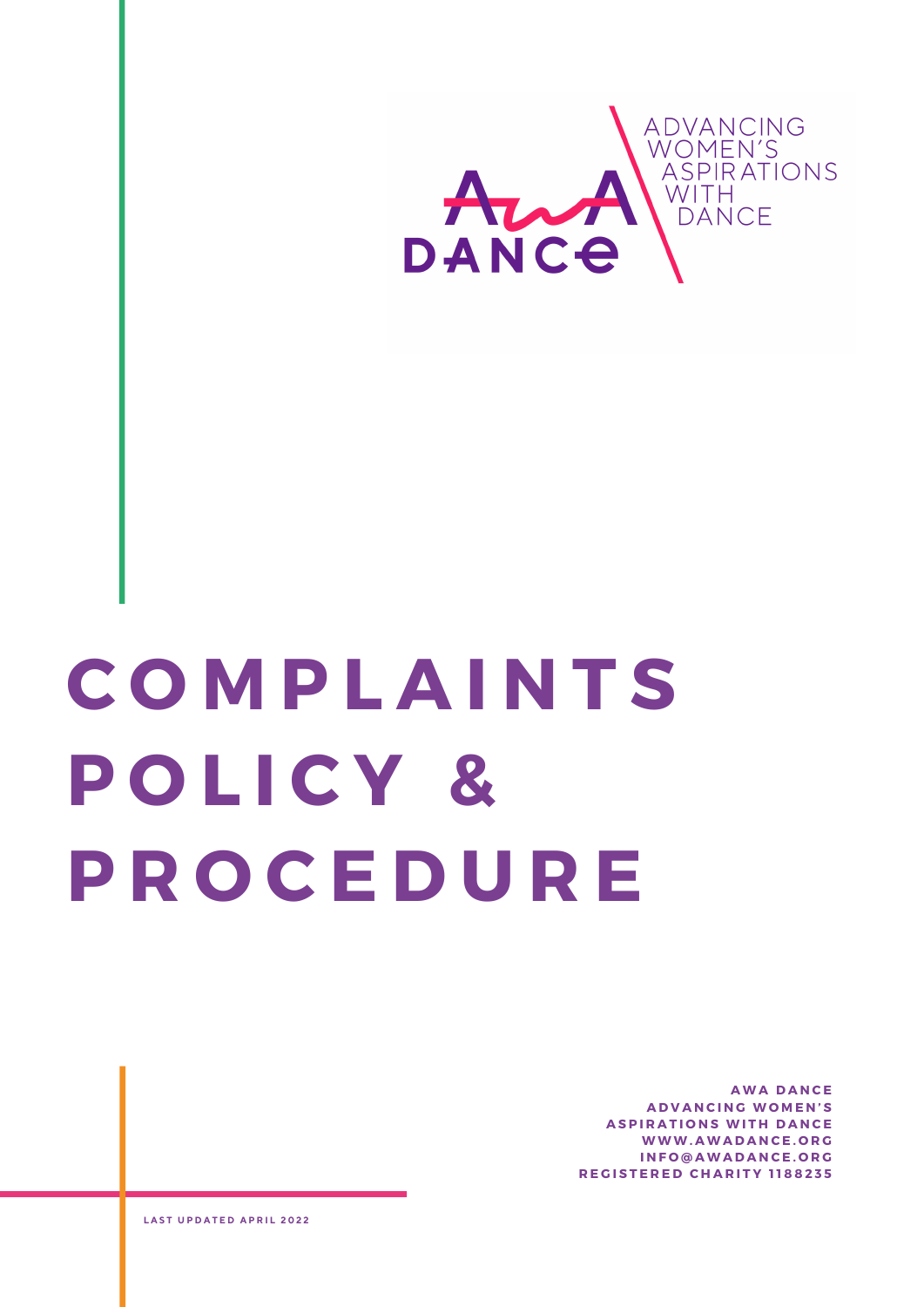## **C O M P L A I N T S P O L I C Y & P R O C E D U R E**

We work hard to provide a positive experience to all that engage with the organisation, but sometimes we may get it wrong. We would like to hear from you if you are not satisfied with any aspect of your experience with us at AWA DANCE.

This document explains our complaints procedure which is accessible to all our participants on an equal basis. Our approach will be to try to put things right quickly and politely. Making a complaint will not affect your relationship with AWA DANCE.

Do you have any specific requirements to enable you to make a complaint?

- Please let us know if you would like to receive this complaints procedure in an alternative format.
- We can arrange for the complaints procedure to take place through audio tape or textphone.
- You can obtain independent advice from an organisation such as a Citizens Advice Bureau <http://www.citizensadvice.org.uk/>

### **HOW TO MAKE A COMPLAINT AND THE STAGES IN THE PROCEDURE**

Stage 1 Contact the member of the organisation that you first dealt with, giving details of your complaint.

If the complaint is made in writing or through an voice message, we will inform you that we have received it within seven working days.

The member of the organisation will investigate your complaint with the aim to settling the complaint as quickly as possible. Please tell us how you would like to be contacted to receive our response.

In most cases you will receive a full reply to your complaint within 14 working days of making the complaint. If we cannot give you a full reply in this time, we will tell you why and inform you of when you are likely to receive it.

Stage 2 If you are dissatisfied with the response you receive from the team member you may ask us to review the complaint by emailing [complaints@awadance.org.](mailto:complaints@awadance.org) You must request Stage 2 within 10 working days of receiving our response to Stage 1. Please put in writing:

- What happened
- When it happened (dates and times)
- Who dealt with you; and
- What you would like us to do to put it right

The decision will be given to you in writing 10 days after receiving your request for Stage  $\mathcal{P}$ 

Stage 3 If the matter is still not addressed to your satisfaction, you may appeal to the AWA DANCE Board of Directors.

We may ask you to attend a meeting with a representative of the Board to discuss your complaint in more detail.

We will send you a written record of the meeting and a formal reply to your complaint from the Board of AWADANCE.